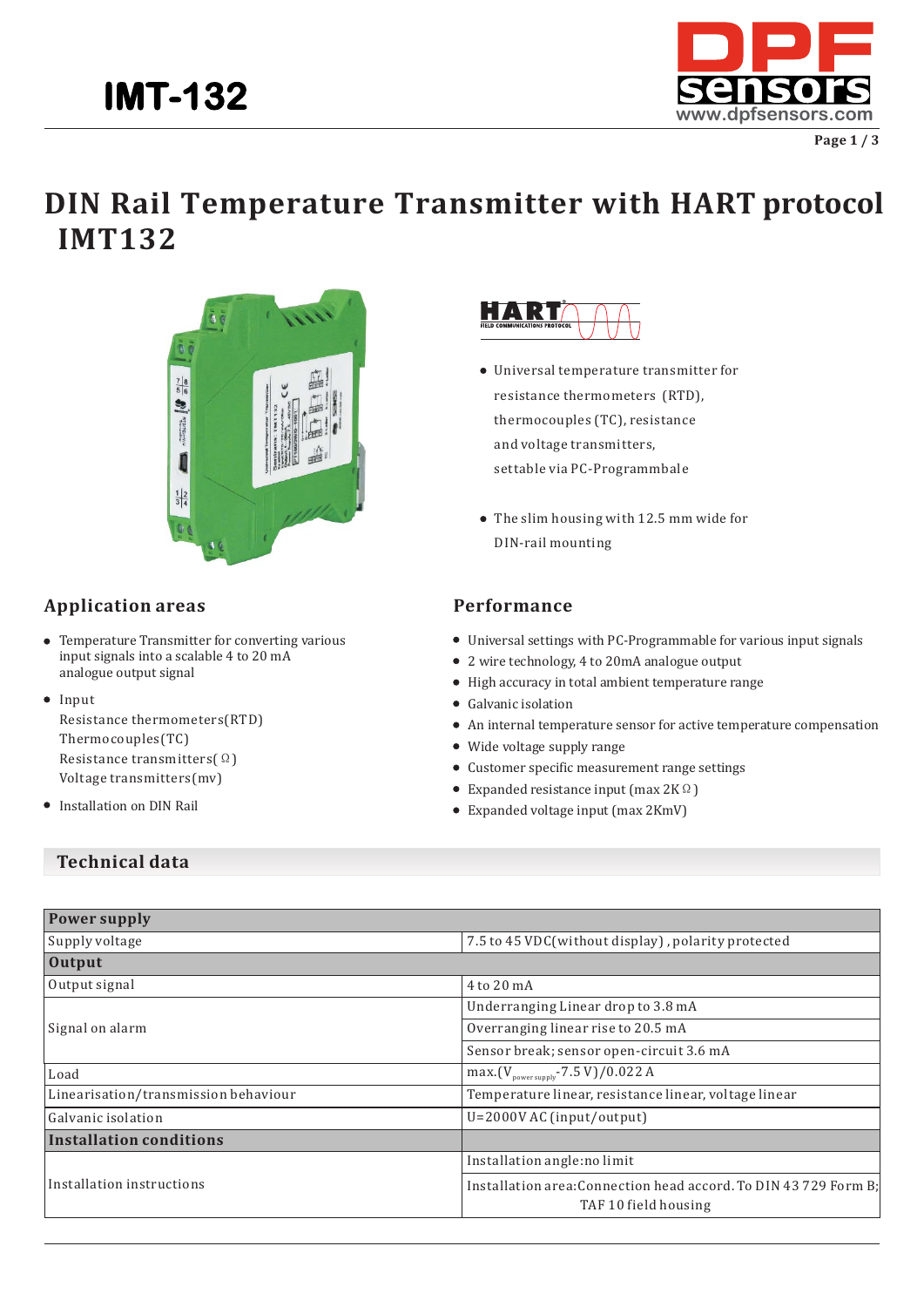| Input                                         |                                        |                                                                          |                                                  |  |
|-----------------------------------------------|----------------------------------------|--------------------------------------------------------------------------|--------------------------------------------------|--|
| Input                                         | <b>Type</b>                            | <b>Measurement ranges</b>                                                | Min.meas.Ranges                                  |  |
|                                               | Pt100                                  | -200℃ to 850℃(-328°F to 1562°F)                                          | 10K                                              |  |
|                                               | Pt500<br>▲                             | -200℃ to 250℃(-328°F to 482°F)                                           | 10K                                              |  |
|                                               | Pt1000                                 | -200℃ to 250℃(-328°F to 482°F)<br>▲                                      | 10K                                              |  |
|                                               | Cu50                                   | -50℃ to 150℃ (-58°F to 302°F)                                            | 10K                                              |  |
| Resistance<br>thermometer(RTD)                | Cu100                                  | -50℃ to 150℃ (-58°F to 302°F)                                            | 10K                                              |  |
|                                               | $*$ Ni100                              | $-60^{\circ}$ C to $180^{\circ}$ C ( $-76^{\circ}$ F to $356^{\circ}$ F) | 10K                                              |  |
|                                               | $*$ Ni500<br>$\blacktriangle$          | -60℃ to 180℃ (-76°F to 356°F)                                            | 10K                                              |  |
|                                               | *Ni1000<br>▲                           | -60℃ to 150℃ (-76°F to 302°F)                                            | 10K                                              |  |
| Resistance transmitter                        | Resistance( $\Omega$ )<br>▲            | 0 to 400 $\Omega$                                                        | $10\,\Omega$                                     |  |
|                                               |                                        | 0 to 2000 $\Omega$                                                       | $20\Omega$                                       |  |
| Connection type: 2-, 3- or 4-wiere connection |                                        |                                                                          |                                                  |  |
|                                               | B(PtRh30-PtRh6)                        | 0 to 1820°C (32 to 3308°F)                                               | 500K                                             |  |
|                                               | E(NiCr-CuNi)                           | -270 to 1000°C (-454 to 1832°F)                                          | 50K                                              |  |
|                                               | $J(Fe-CuNi)$                           | $-210$ to $1200^{\circ}$ ( $-346$ to $2192^{\circ}$ F)                   | 50K                                              |  |
| Thermocouples(TC)                             | $K(NiCr-Ni)$                           | -270 to 1372°C (-454 to 2501°F)                                          | 50K                                              |  |
|                                               | N(NiCrSi-NiSi)                         | -270 to $1300^{\circ}$ C (-454 to $2372^{\circ}$ F)                      | 50K                                              |  |
|                                               | $R(PtRh13-Pt)$                         | $-50$ to $1768^{\circ}$ C( $-58$ to $3214.4^{\circ}$ F)                  | 500K                                             |  |
|                                               | $S(PtRh10-Pt)$                         | -50 to $1768^{\circ}$ C(-58 to $3214.4^{\circ}$ F)                       | 500K                                             |  |
|                                               | $T(Cu-CuNi)$                           | -270 to 400°C (-454 to 752°F)                                            | 50K                                              |  |
|                                               |                                        | $-10$ to $75mV$                                                          | 5mV                                              |  |
| Voltage                                       | Millivolt<br>▲                         | $-100$ to $100$ mV                                                       | 5mV                                              |  |
| transmitters(mV)                              | transmitter(mV)<br>▲                   | $-100$ to $500$ mV                                                       | 6mV                                              |  |
|                                               | $\blacktriangle$                       | $-100$ to $2000$ mV                                                      | 20mV                                             |  |
| $\triangle$ on request                        |                                        |                                                                          |                                                  |  |
| Performance characteristics                   |                                        |                                                                          |                                                  |  |
| Response time                                 | $1 s$                                  |                                                                          |                                                  |  |
| Reference operating conditions                | Calibration temperature: 23℃(73.4°F)5K |                                                                          |                                                  |  |
| Long term stability                           | $\leq 0.05\%$ /year                    |                                                                          |                                                  |  |
| Switch on delay                               | $\leqslant$ 5s                         |                                                                          |                                                  |  |
| Influence of ambient                          | Negligible                             |                                                                          |                                                  |  |
| Load influence                                | Negligible                             |                                                                          |                                                  |  |
| Power supply influence                        | Negligible                             |                                                                          |                                                  |  |
| Self stability configuration                  | 0 to 2%                                |                                                                          |                                                  |  |
| Filter configurating                          | 0 to 160 $\mu$ A                       |                                                                          |                                                  |  |
| Resolution                                    | $0.3 \mu A$                            |                                                                          |                                                  |  |
|                                               | Input                                  | Type                                                                     | Measurement accuracy                             |  |
|                                               | <b>RTD</b>                             | Pt100, Ni100<br>Pt500, Ni500                                             | 0.2K or 0.08%<br>0.5K or 0.20%                   |  |
|                                               |                                        | Pt1000, Ni1000                                                           | 0.3K or 0.12%                                    |  |
|                                               |                                        | Cu50                                                                     | 0.2K or 0.08%                                    |  |
| Maximum measured error                        |                                        | Cu100                                                                    | 0.3K or 0.12%                                    |  |
|                                               | TC                                     | K, J, T, E                                                               | typ.0.5K or 0.08%                                |  |
|                                               |                                        | N                                                                        | typ.1.0K or 0.08%                                |  |
|                                               |                                        | S, B, R                                                                  | typ.2.0K or 0.08%                                |  |
|                                               |                                        | 0 to 400 $\Omega$                                                        | $\pm$ 0.1 $\Omega$ or 0.08%                      |  |
|                                               | Ω                                      | 0 to 2000 $\Omega$                                                       | $± 1.5 \Omega$ or 0.12%                          |  |
|                                               | mV                                     | $-10$ to $75mV$                                                          | $\pm$ 20 µ V or 0.08%                            |  |
|                                               |                                        | $-100$ to $100$ mV                                                       | $\pm$ 0 µ V or 0.08%                             |  |
|                                               |                                        | $-100$ to $500$ mV<br>$-100$ to $2000$ mV                                | $\pm$ 0 µ V or 0.08%<br>$\pm$ 0 $\mu$ V or 0.08% |  |
|                                               |                                        |                                                                          |                                                  |  |